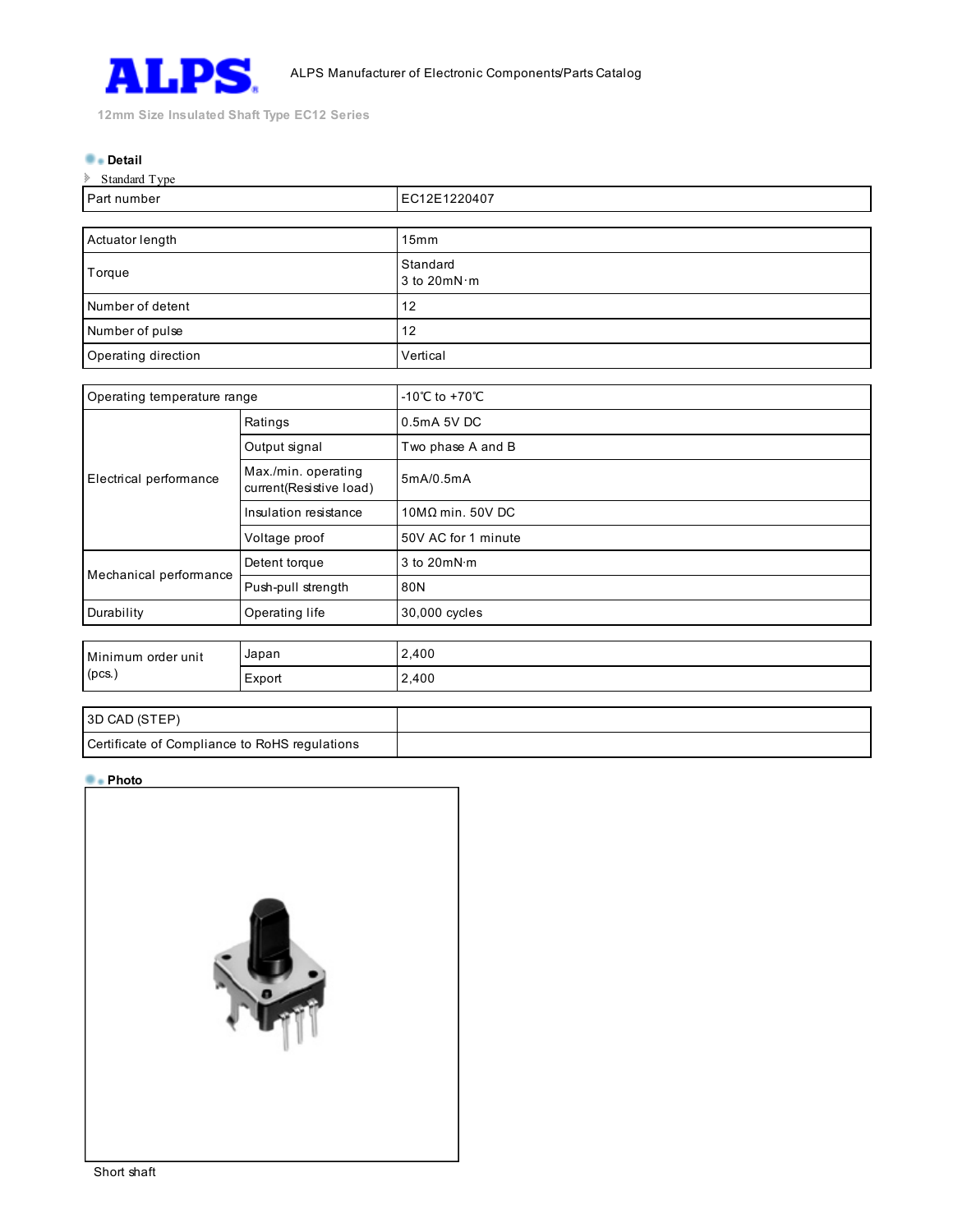







Viewed from mounting face.